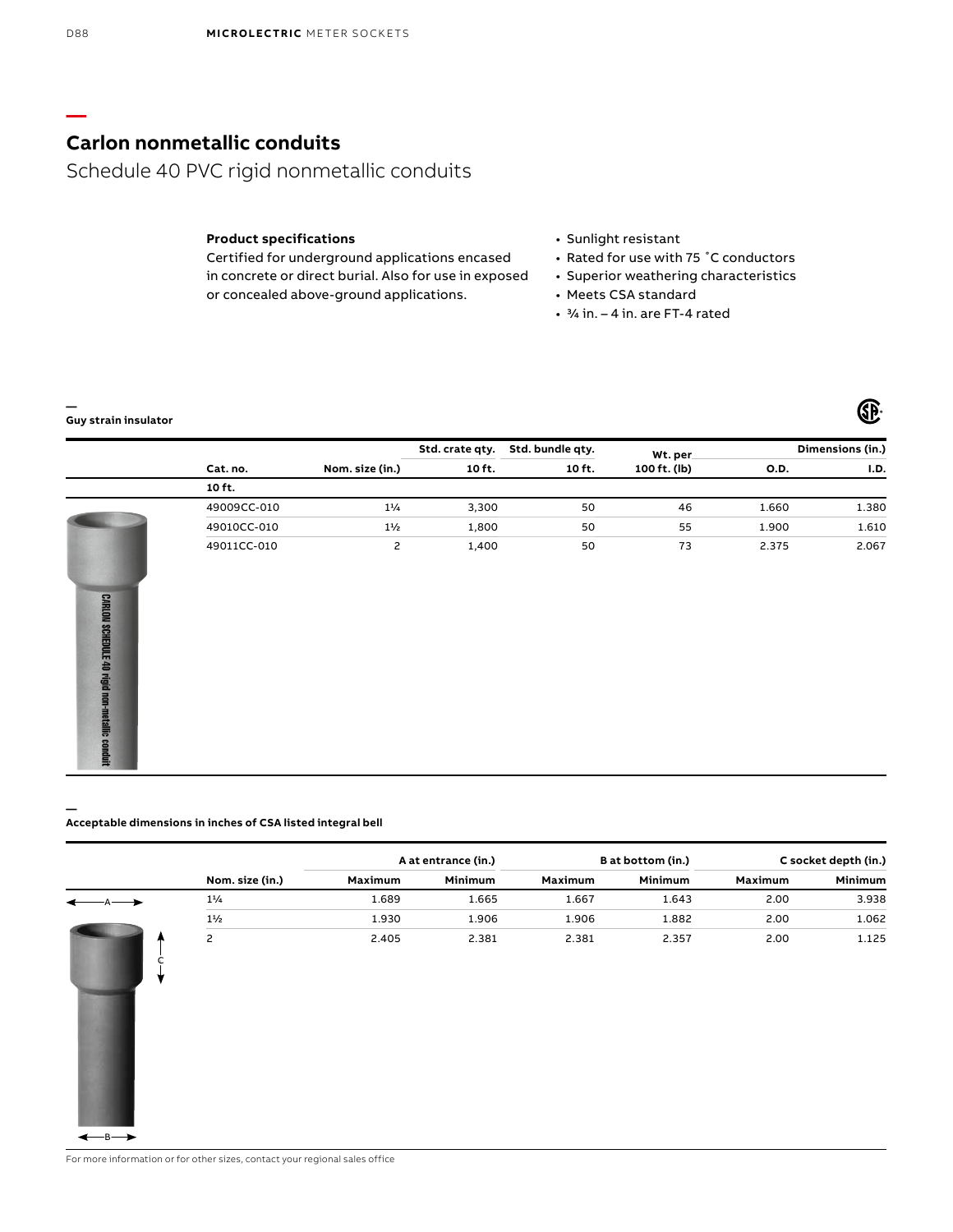# **Carlon nonmetallic conduits**

**—**

## Schedule 40 PVC rigid nonmetallic conduits

| Service entrance caps |          |                |              |                                                                      |                     |                             | US<br><b>LISTED</b> |
|-----------------------|----------|----------------|--------------|----------------------------------------------------------------------|---------------------|-----------------------------|---------------------|
|                       |          |                | Size Std.    |                                                                      |                     | Dimensions (in.)            |                     |
|                       | Cat. no. |                | $(in.)$ ctn. | Е                                                                    | F                   | G                           | н                   |
|                       | E998G    | $1\%$          |              | 20 3.52 0.74 0.71 0.50                                               |                     |                             |                     |
|                       | E998H    | $1\frac{1}{2}$ | 10           | 3.52 0.74 0.71 0.50                                                  |                     |                             |                     |
|                       | E998J    | $\mathsf{S}$   | 5            |                                                                      | 4.26 0.83 0.78 0.56 |                             |                     |
|                       |          | Diagram        |              |                                                                      |                     |                             |                     |
|                       |          |                |              | – E –<br>$\blacktriangleright$   F   $\blacktriangleleft$ - 3 places |                     |                             |                     |
|                       |          | н<br>G         |              |                                                                      |                     | Knockouts for<br>conductors |                     |

**— Schedule 40 elbows – Std. radius**

| Cat. no.   | Size (in.)     | Belled end std. ctn. |
|------------|----------------|----------------------|
| UA9AGCBUPC | $1\%$          | 20                   |
| UA9AHCBUPC | $1\frac{1}{2}$ | 25                   |
| UA9AJCBUPC | 2<br>Diagram   | 20                   |
|            |                |                      |

Available in plain and integral belled end for use with nonmetallic solvent weld fittings. Custom elbows available on request.

#### **— Integral belled end dimensions**

|                  |       | A at<br>entrance (in.) |              | B at<br>bottom (in.) |              | C socket<br>depth (in.) |  |
|------------------|-------|------------------------|--------------|----------------------|--------------|-------------------------|--|
| Trade size (in.) | Max.  | Min.                   | Min.<br>Max. |                      | Min.<br>Max. |                         |  |
| 1/4              | 1.689 | 1.665                  | 1.667        | 1.643                | 2.000        | 0.938                   |  |
| $1\frac{1}{2}$   | 1.930 | 1.906                  | 1.906        | 1.882                | 2.000        | 1.062                   |  |
| 2                | 2.405 | 2.381                  | 2.381        | 2.357                | 2.000        | 1.125                   |  |



**Size (in.)**

**Cat. no.**

**— 2-Hole nonmetallic clamps** (SP) **Dimensions in. (mm) Sizes in. Std. Cat. no. (mm) ctn. (lb) A B C D E F G H J** E977GC 11⁄4 50 1.714 2.68 3.28 0.64 0.15 0.83 1.687 1.89 0.320 (16.2) (48.0) (35) (43.5) (68.0) (83.3) (3.8) (21.0) (42.8) (8.1) E977HC 11⁄2 50 1.920 2.82 3.44 0.70 0.15 0.97 1.930 2.12 0.312 (41) (48.7) (71.6) (87.3) (17.7) (3.8) (24.6) (49.0) (53.8) (7.9) E977JC 2 25 2.54 3.54 4.18 0.76 0.16 1.05 2.29 2.49 0.315 (53) (64.5) (89.9) (106.1) (19.3) (4.0) (26.6) (58.1) (63.2) (8.0) 6.00 0.360 E977LCCAR 3 20 3.47 5.00 1.00 0.20 1.74 3.48 3.70 (78) (88.2) (127.0) (152.4) (25.4) (5.08) (44.3) (88.4) (94.0) (9.14)



Nonmetallic clamps offer the same chemical resistance as Carlon nonmetallic conduits for a complete, corrosion resistant system. UV inhibited for use in direct sunlight. For more information or other sizes, contact your regional sales office

**— Meter offset**

# E995G 11⁄4 20 0.758 4.230

**Offset** 

**(in.) A (in.)**

Œ

**Std. ctn.** GP.

90° Elbow

Œ

R 90°